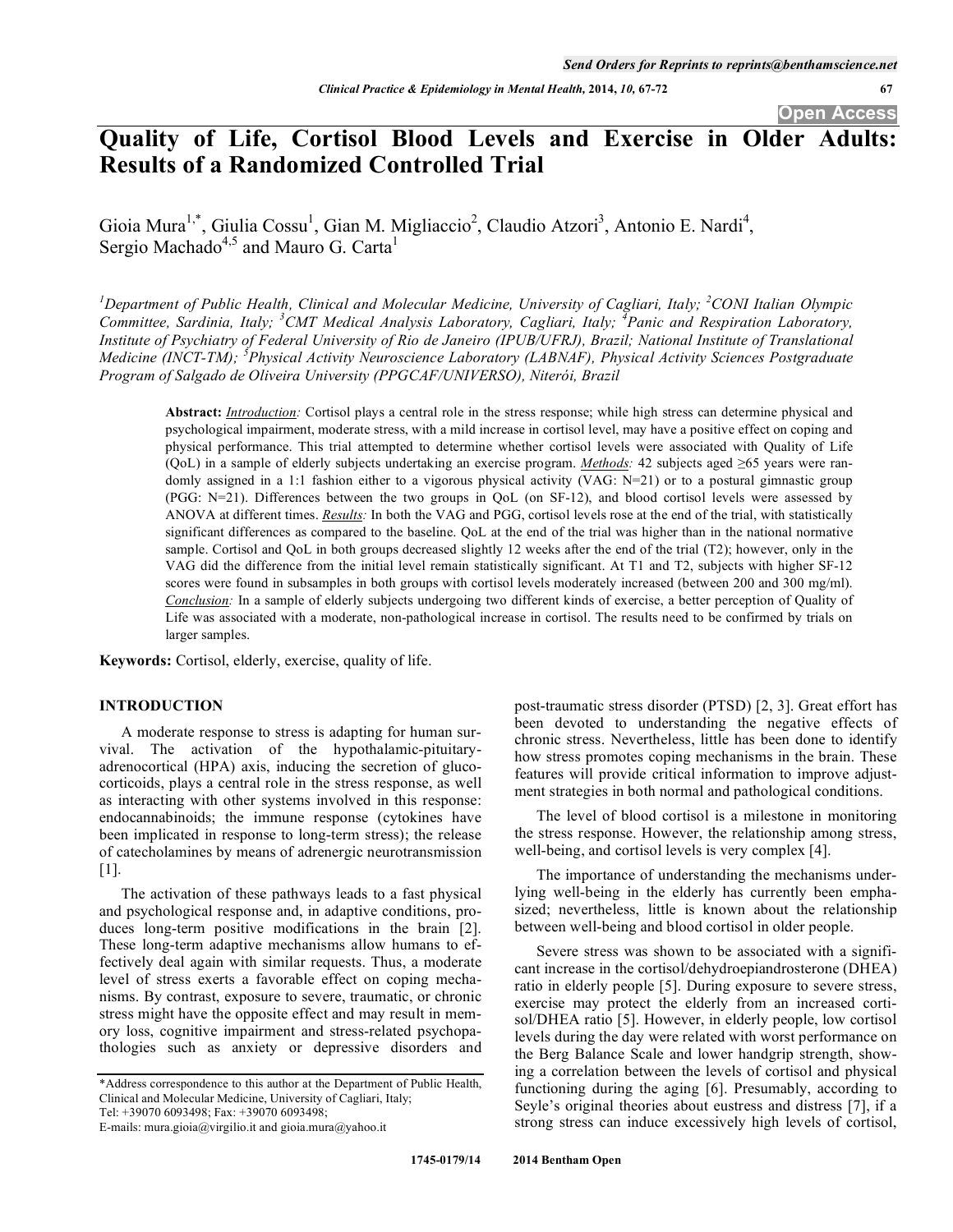moderate stress can be adaptive, stimulating a moderate but not excessive cortisol level.

Quality of Life (QoL) is a subjective concept of wellbeing depending on several factors, such as concomitance of illness, income and stress. The subjective perception of QoL is now considered of great relevance in measuring the level of appreciation of daily life in elderly patients with or without health problems, particularly in those with chronic conditions [8, 9]. It has become central in evaluating the effectiveness of treatment as well [10].

The perception of QoL improves in women with depression following a fitness program [11, 12]. In a recent study, we showed that a high QoL was associated with exercise in the elderly, and a vigorous physical activity program might be associated with better maintenance of results over time as compared to a postural gymnastic program [13].

The present paper sought to determine whether, in the same sample used in the above-cited study [13], cortisol levels taken before, during and after the trial were related to the perception of QoL.

The hypothesis is that the positive changes in the perception of QoL induced by exercise in a sample of older people could be related to exercise-induced changes in blood cortisol.

## **METHODS**

The study was carried out as part of the "A Chent'Annos in Salude" (a typical Sardinian saying, which could be translated as "I hope you'll live a hundred years in good health") trial, a prospective population-based study aiming to verify the physiological modifications induced by exercise in the elderly, carried out by the Italian Olympic Committee (CONI) Sardinia, approved by CONI Sardinia and conducted at the Italian Olympic Committee in Cagliari, Italy. The methods were described in a previous paper [13]; briefly, the study was a 12-week randomized controlled trial, in which participants were volunteers aged  $\geq 65$  years, recruited by announcements in a local newspapers, general practitioners, flyers in pharmacies. About 350 people manifested their interest to participate, and they were contacted by phone by the research team for further information about the study; more or less 180 people agreed to participate and underwent a detailed medical evaluation trough the list of inclusion/exclusion criteria.

Inclusion required at least one criterion between sedentariness (defined according the Physical Activity Guidelines for Older Adults as less than 30 minutes/day of moderate physical activity performed on five or fewer days/week [14]) and dysmetabolism (defined according to the American Hearth Association criteria [15]). Exclusion criteria were the presence of: any cardiovascular, osteoarticular, neurological or oncological disease that could be a contraindication to perform a stress test or that could be incompatible with exercise; moderate to severe anemia (Hb  $\leq 10$  mg/dl); obesity with BMI >35. Moreover, only subjects without difficult to reach the gym where the study was carried out were included.

After signing a written informed consent, all participants underwent a thorough medical examination, that included: anthropometric measurements; electrocardiogram, systolic/diastolic blood pressure measurement, spirometry at rest and under stress test; blood sampling for complete blood count, glycaemia, total cholesterol, high-density and lowdensity lipoproteins, triglycerides, azotemia, creatinine, cortisol. Following this check-up, participants were randomly assigned in a 1:1 fashion to two different groups: VAG (Vigorous Activity Group) and PGG (Postural Gymnastic Group).

The study started in April 2013 (T0) and ended in July 2013 (T1). Twelve weeks later, participants were submitted to follow-up and assessed again (T2).

## **Fitness Programs**

According to ACSM guidelines [16], Physical Activity (PA) was established as between 60% and 84% of the Heart Rate Reserve (HRR), continuously monitored during activity with the Polar T31 Coded™ heart-rate monitor, and also transmitted by a telemetry system (Hosand®) to fitness professionals. The individual HRR for each participant was assessed according to the Estimated Maximal Heart Rate Formula [17], where HRmax =  $206.9 - (0.67 \text{ x Age})$ . Baseline HR was registered for all participants for three days, in the morning immediately after waking, and the mean data utilized.

PA for the VAG consisted of three phases: 1) warm-up, up to 10 min, up to 60% of HRR; 2) active phase, 45-min, from  $>60\%$  to 84% and HRR 3) cool-down, up to 10-min, <60% of HRR. The Active Phase was designed as a mixture of aerobic and anaerobic exercises.

PA for the PGG was designed to maintain the heart rate < to 50% of HRR. It included static and dynamic exercise for postural control and spine mobility exercise.

PA was conducted by fitness professionals with degrees in Sports and Physical Education and continuously monitored by a supervisor responsible for the HRR activity level.

#### **Outcome Measurements**

A direct chemiluminescence assay procedure using commercially-available kits was used to determine plasma cortisol levels, with cortisol sensitivity =  $2.0\n-750$  ng/ml. Plasma collection took place between 8 a.m. and 9 a.m., three times for each participant (T0, T1 and T2). In adults, normal cortisol levels at 8 a.m. are between 100 and 250 mg/ml; a level between 250 and 300 can be considered a moderate, non-pathological increase. Laboratory technicians were blinded to treatment allocation.

Quality of Life was assessed using the Short Form Health Survey (SF-12) [18]. The SF-12 includes the following domains: physical activity, physical health limitations on roles or activities, emotional state, physical pain, general state of health, vitality, social activity and mental health. The measurement period was the month preceding the assessment. Higher scores on the SF-12 match the best conditions in QoL. SF-12 rates were registered at T1 and T2.

#### **Statistical Analysis**

Scores on the SF-12 for the two groups were compared with the normative score for a large national sample stan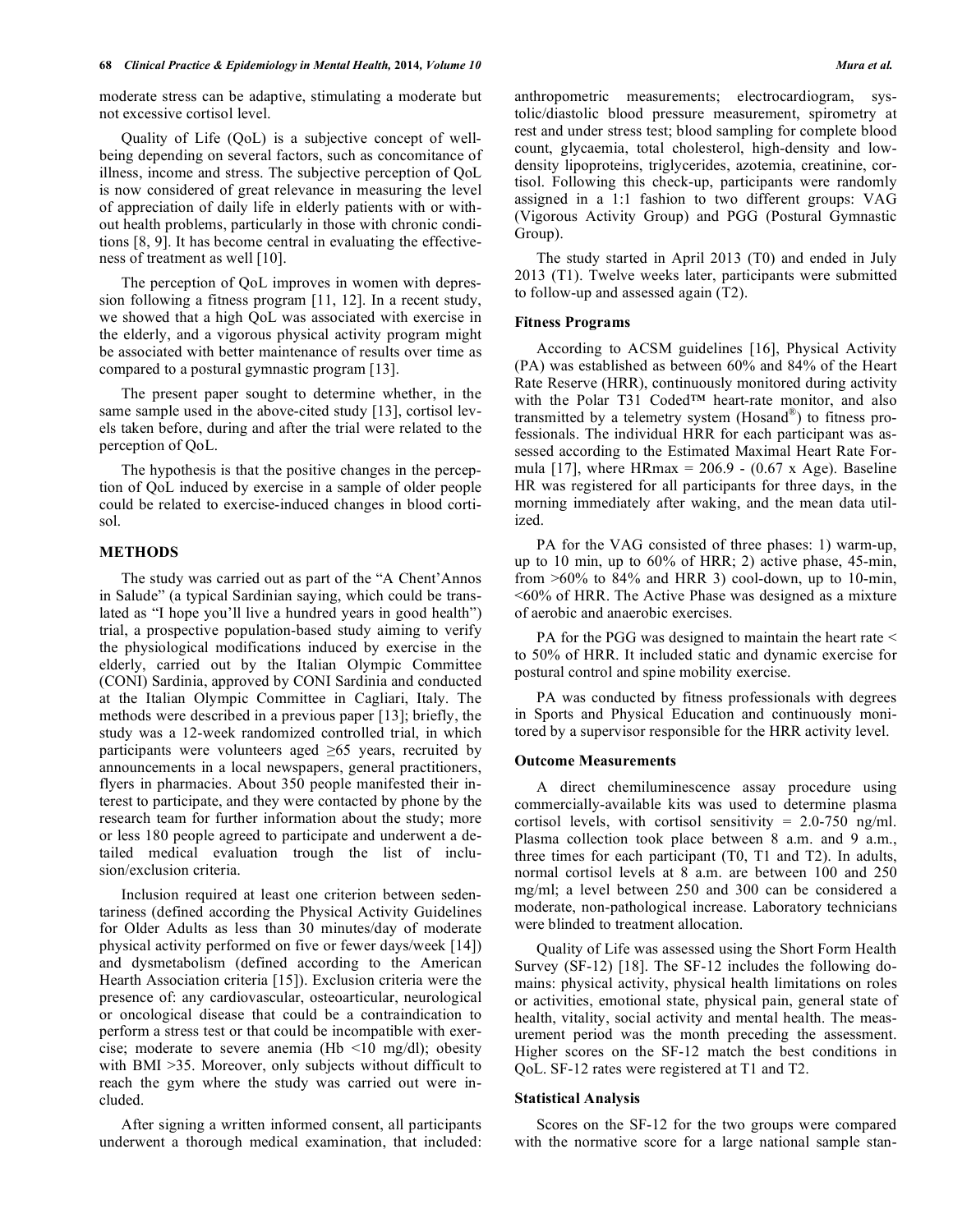dardized by age and sex, drawn from a national survey in Italy [19] by ANOVA 1-way statistics.

To test differences between the two groups (VAG and PGG) on the SF-12 and cortisol over time, we conducted variance analysis (ANOVA) at different times.

Chi square with Yates' correction was conducted to test the difference in SF-12 scores between subgroups with cortisol levels  $\geq 200$  mg/ml compared with those with cortisol  $\leq$ 200 mg/ml, and subjects with cortisol levels  $\geq$ 200 and  $\leq$ 300 mg/ml compared with those with cortisol levels  $\leq$ 200 or >300 mg/ml.

## **Ethical Aspects**

Each subject in the study was identified by a code number not ascribable to their name by researchers. Informed consent for the use of anonymous data for scientific purposes was obtained from each patient. The study was approved by the Board of the "Comitato Olimpico Nazionale Italiano" (CONI) of the Sardinian Region.

## **RESULTS**

21 subjects were assigned to treatment with the VAG (12 males, 9 females), mean age 69.24±3.9; 21 subjects were assigned to treatment with the PGG (14 males and 7 females, mean age  $70.0 \pm 5.3$ ).

In the VAG, 3 subjects reported at least one previous depressive episode, one of them being treated with antidepressant drugs. Two other subjects were taking benzodiazepines. In the PGG, one person reported at least one previous depressive episode. Another subject was taking antidepressants and benzodiazepines. One participant in the PGG was undergoing chronic therapy with corticosteroids; nevertheless, as this participant's cortisol level was in the normal range, we did not remove it.

In the VAG, 11 subjects were receiving pharmacological treatment, in 7 cases multiple-drug treatment. In the PGG, 15 subjects were taking medication, in 11 cases multiple drugs. In the VAG, concomitant organic diseases were: hypertension (8 subjects), hypercholesterolemia (3 subjects) and osteoporosis (2 subjects); in the PGG, 8 subjects were suffering from hypertension, 5 from diabetes mellitus (type 1 in one case), 4 from hypercholesterolemia, 4 from non-severe heart disease (heart failure, atrial fibrillation, aorta-coronary bypass), 3 from thyroid diseases (post-surgical hypothyroidism, Hashimoto's thyroiditis) and 2 from musculoskeletal diseases (arthritis, osteoporosis).

Two subjects in the VAG group and one in the PGG group dropped out of the study.

Table **1** shows blood cortisol levels during the trial. In both groups, cortisol levels rose at the end of the trial as compared to the baseline, with statistically significant differences. Cortisol in both groups decreased slightly 12 weeks after the end of the trial (T2); however, the difference from the initial level in the VAG sample remained statistically significant, while the cortisol level in the PGG group did not differ from the initial level.

Table **2** shows SF-12 scores at T1 and T2 for the VAG and PGG groups as compared to the normative Italian sample. At the end of the study (T1), the level of QoL measured by means of SF-12 scores was better in both the VAG and PGG groups than in the normative standardized sample. SF-12 scores for the two groups decreased slightly 12 weeks after the end of the trial; however, the difference between the VAG and the normative sample remained statistically significant (ANOVA 1 way: F=5.52; p=0.019; df 1,703,704), while the QoL level in the PGG group did not differ from the normative sample (ANOVA 1 way:  $F=3.10$ ;  $p=0.079$ ; df 1,703,704).

Table **3a** and **3b** respectively show the distribution of subjects at T1 and T2 with an SF-12 score higher than average, plus one standard deviation from the distribution on the national normative sample standardized by sex and age [16], between those with cortisol levels ranging from 200 to 300 mg/ml and those with cortisol levels <200 or >300 mg/ml. At T1, subjects in both groups (N=20) with cortisol level  $\geq$ 200 mg/ml showed no difference in SF-12 scores as compared with subjects with less than 200 mg/ml (N=19)  $(40.5\pm4.6 \text{ vs. } 39.0\pm5.4, \text{ df } 1,37,38, \text{ F}=0.875, \text{ p}=0.356)$ . At T2, subjects with cortisol level  $\geq 200$  mg/ml in both groups (N=20) showed higher levels on SF-12 scores than subjects

**Table 1. Cortisol blood levels before, immediately after the trial and 12 weeks later.** 

| Group        | T <sub>0</sub>     | Т1                 | T <sub>2</sub>     | <b>TO vs. T2</b><br>df 1,703,704 | <b>TO vs. T1</b><br>df 1,703,704 |
|--------------|--------------------|--------------------|--------------------|----------------------------------|----------------------------------|
| VAG $(N=21)$ | $156.99 \pm 37.03$ | $188.36 \pm 38.56$ | $191.15 \pm 50.08$ | $F=6.13$ , $P=0.016$             | $F=7.23$ , $P=0.010$             |
| $PGG(N=21)$  | 161.99±49.99       | $233.74 \pm 79.74$ | $188.55 \pm 55.80$ | $F=12.205$ , $P=0.001$           | $F=2.639, P=0.112$               |

|  |  | Table 2. SF-12 score immediately after the trial and 12 weeks later as compared with Normative Italian Scores. |
|--|--|----------------------------------------------------------------------------------------------------------------|
|  |  |                                                                                                                |

| Group        | <b>Normative Italian</b><br><b>Sample</b> | T1             | T <sub>2</sub>  | <b>T1 vs. Normative</b><br>df 1,703,704 | <b>T2 vs. Normative</b><br>df 1,703,704 |
|--------------|-------------------------------------------|----------------|-----------------|-----------------------------------------|-----------------------------------------|
| VAG $(N=21)$ | $35.7\pm 6.8$                             | $40.1 \pm 4.9$ | $39.3 \pm 4.8$  | $F=8.24$ ; $p=0.004$                    | $F=5.52$ ; $p=0.019$                    |
| $PGG(N=21)$  | $35.7\pm 6.8$                             | $39.1 \pm 5.1$ | $38.4 \pm 5.29$ | $F=4.91$ ; $p=0.027$                    | $F=3.10; p=0.079$                       |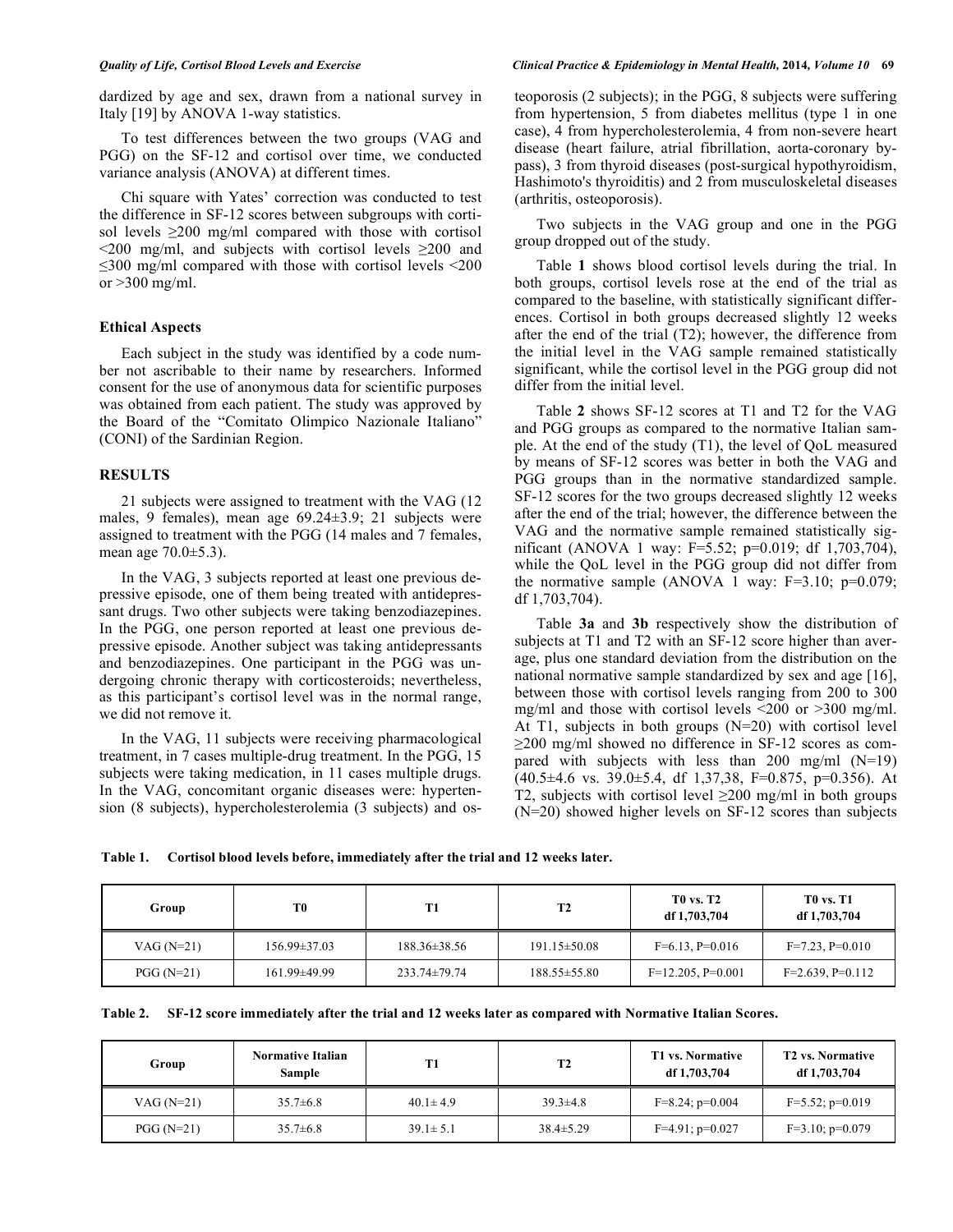with less than 200 mg/ml (N=19)  $(41.2\pm4.8 \text{ vs. } 38.1\pm4.6,$ df 1,37,38, F=4.424, p=0.047). Subjects with more than 200 mg/ml of cortisol numbered 7 (36.8%) at T0; 17 (43.6%) at T1 (T0 vs. T1 chi square with Yates' correction 4.875, 1df, p=0.0027); 17(43.6%) at T2 (T0 vs. T2 chi square with Yates' correction 4.875, 1df, p=0.0027).

## **Table 3a. T1- Subjects with SF-12 scores higher than 42 (average plus one standard deviation from the normative sample stratified by sex and age).**

|                                 | $SF-12 > mean + 1 SD$ | $SF-12 <$ mean + 1 SD |
|---------------------------------|-----------------------|-----------------------|
| Cortisol $\leq$ 200<br>or > 300 | $11(57.9\%)$          |                       |
| Cortisol<br>between 200-300     | 5(25%)                | 15                    |

Chi square with Yates' correction 4.35, p<0.036.

**Table 3b. T2- Subjects with SF-12 score higher than 42 (average plus one standard deviation from the normative sample stratified by sex and age).** 

|                                  | $SF-12 > mean + 1 SD$ | $SF-12 <$ mean + 1 SD |
|----------------------------------|-----------------------|-----------------------|
| Cortisol $\leq 200$<br>or $>300$ | $9(69.2\%)$           |                       |
| Cortisol<br>between $200-300$    | $10(37.0\%)$          | 17                    |

Chi square with Yates' correction  $3.81$ , 1df, p<0.05.

No differences were found in the distribution of subjects with more than 200 mg/ml of blood cortisol levels according to group at the three observation times [T0: PGG=4 (20%),  $VAG=3$  (15.8%): Yates'  $\chi^2=0.006$ , p=0.938; T1: PGG=11  $(55\%)$ , VAG=6  $(31.6\%)$ : Yates'  $\chi^2$ =0.132, p=0.249; T2: PGG=9 (45%), VAG=8 (42.1%): Yates'  $\chi^2$ =0.002, p=0.887] (Table **4a**).

Subjects with cortisol levels between 200 and 300 mg/ml numbered 7 (36.8%) at T0, 13 (26.5%) at T1 (T0 vs. T1 chi square with Yates' correction 2.421, 1df,  $p=0.119$ ) and 16 (41.0%) at T2 (T0 vs. T2 chi square with Yates' correction 4.994, 1df, p=0.025). The distribution of subjects with cortisol levels between 200 and 300 mg/ml according to group showed no differences at the three observation times [T0: PGG=4 (20%), VAG=3 (15.8%): Yates'  $\chi^2$ =0.006, p=0.938; T1: PGG=7 (35%), VAG=6 (31.6%): Yates'  $\chi^2$ =0.013, p=0.909; T2: PGG=9 (45%), VAG=7 (36.8%): Yates'  $\chi^2$ =0.604, p= 0.847] (Table **4b**).

#### **DISCUSSION**

The study shows that both at the end and 12 weeks after a trial proposing different exercise levels, a sample of older people increased their blood levels of cortisol, reaching, in most subjects, a higher but not pathological level. These changes appear to be related to changes in the perception of the Quality of Life.

In the group of elderly subjects undergoing vigorous exercise, at the end of the trial, blood cortisol levels were higher than those prior to beginning the trial, along with a better perception of the Quality of Life than the score for a normative national sample. Twelve weeks after the end of

the trial, both cortisol levels and scores regarding the Quality of Life decreased, but remained higher, with statisticallysignificant differences, when compared, respectively, both to basal cortisol levels and to the level of the Quality of Life for the normative sample.

In the group of elderly subjects undergoing moderate exercise, blood cortisol levels were higher at the end of the trial than prior to its start, just as the Quality of Life score was higher than the score for the normative national sample, with statistically significant differences in both cases. Twelve weeks after the end of the trial, both cortisol levels and Quality of Life scores decreased, reaching levels and scores with no statistically-significant differences compared, respectively, both to doses of basal cortisol as well as to the level of the Quality of Life for the normative sample.

Subjects with cortisol levels  $\geq 200$  mg/ml were higher at T1 and T2 than at T0.

Subjects with cortisol levels  $\geq 200$  mg/ml in both groups showed no difference in SF-12 scores as compared to subjects with less than 200 mg/ml at T1, but they reported Quality of Life scores higher than those with less than 200 mg/ml at T2.

This seemingly contradictory result must be assessed in light of the fact that some individuals, including those with cortisol levels of more than 200 mg/ml, showed a blood cortisol level above 300, which can be judged to be in the pathological range.

At both T1 and T2, a better perception of the Quality of Life (SF-12 with a score of one standard deviation higher than the normalized national average) was in fact more common among those who had a cortisol levels between 200 and 300 mg/ml.

Subjects with cortisol levels between 200 and 300 mg/ml increased from T0 to T1, but only at T2 was the difference higher at a significant statistical level as compared to T0.

It could therefore be hypothesized that exercise, in some specific cases, could excessively increase the cortisol level and, for this reason, results might be better in these cases 12 weeks after the end of the survey. However, it could alternatively be speculated that it was not exercise that directly caused the increase in cortisol between T0 and T2, if the increase at T0, T1 and T2 was linear. However, other papers have confirmed that exercise is one factor that can determine an increase in cortisol, but that it interacts with other determinants of cortisol levels, such as stressful events [5]. Older adults with higher levels of stress demonstrated a significantly higher cortisol/DHEA ratio. Individuals with higher stress incidence who did not train aerobic exercise had a significantly higher cortisol/DHEA ratio and a flatter DHEA diurnal rhythm as compared with those who regularly did so [5].

One could assume at least two distinct cortisol-action mechanisms in the perception of well-being in the elderly: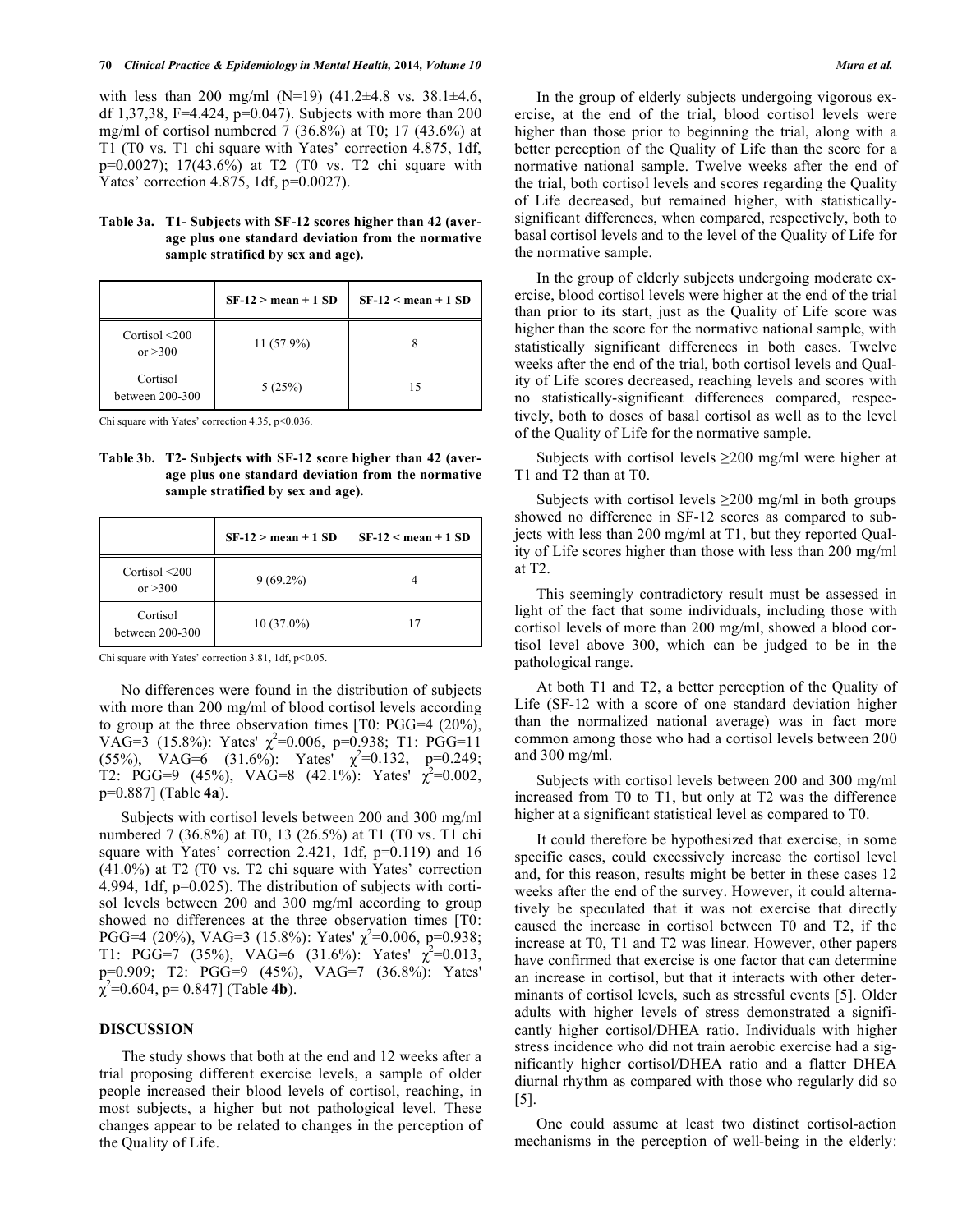| Time $(N, %)$         | <b>VAG</b>  | PGG       | Yates' $X^2$ | p value |
|-----------------------|-------------|-----------|--------------|---------|
| T0 ( $N=7, 36.8\%$ )  | $3(15.8\%)$ | $4(20\%)$ | 0.006        | 0.938   |
| T1 ( $N=17, 43.6\%$ ) | $6(31.6\%)$ | 11(55%)   | 0.132        | 0.249   |
| $T2(N=17, 43.6\%)$    | $8(42.1\%)$ | 9(45%)    | 0.002        | 0.887   |

**Table 4a. Distribution of subjects with cortisol blood levels >200 mg/ml according to group at the three observation times.** 

**Table 4b. Distribution of subjects with cortisol blood levels >200 - 300 mg/ml according to group at the three observation times.** 

| Time $(N, %)$         | VAG.        | PGG       | Yates' $X^2$ | p value |
|-----------------------|-------------|-----------|--------------|---------|
| T0 ( $N=7, 36.8\%$ )  | $3(15.8\%)$ | $4(20\%)$ | 0.006        | 0.938   |
| $T1(N=13, 26.5\%)$    | $6(31.6\%)$ | 7(35%)    | 0.013        | 0.909   |
| T2 ( $N=16, 41.0\%$ ) | $7(36.8\%)$ | 9(45%)    | 0.604        | 0.847   |

first, the role of cortisol in the formation of steroid hormones deriving from progesterone, and secondly, the direct effect of cortisol on the attenuation of stress, also related to the endocannabinoid system.

It has been hypothesized that neurosteroids deriving from progesterone may play a role as endo-mood stabilizers [8], and high levels of 3alpha-hydroxy-5alpha-pregnan-20-one (3alpha,5alpha-THPROG) and 3alpha,21-dihydroxy-5alphapregnan-20-one have been found in women with bipolar disorder, clinically compensated for and in symptomatic remission [20]. Not much is known about how cortisol might influence the level of neuroactive steroid hormones deriving from progesterone, or rather their analogues sulfates, or testosterone, which apparently have a different effect on mood [21]. Indeed, a recent study found that in the elderly, the perception of Quality of Life was not affected by testosterone levels [22]. Among adolescents, cortisol has been found to be positively associated with DHEA slopes, and negatively associated with testosterone [23]. As the level of testosterone decreases with age, it is therefore possible that an increase in cortisol in the elderly can lead to a more marked increase in progesterone derivatives.

A direct role of cortisol in modulating stress was also shown; in particular, cortisol and endocannabinoid systems seem to interact in stimulating "positive memories" after stressful events [1]. Several studies showed that administering cortisol to seriously ill or injured subjects produces a significant reduction of PTSD symptoms after recovery, without affecting the number of trauma memories [1].

A recent paper reviewed the role of glucocorticoids and glucocorticoid receptors (GRs) in memory formation and modulation [2], highlighting the evidence on the molecular events at the basis of GRs activation effect during moderate stress, promoting long-duration memory. Such effect could mainly involve the brain-derived neurotrophic factor (BDNF), because, after stress-induced learning, the activation of hippocampal GRs might determine the activation of the BDNF/cAMP response element-binding protein (CREB) pathway, the general mechanism promoting the consolidation of long-term memory [2]. According to this hypothesis,

exercise could moderately increase cortisol levels, which might improve coping with daily stress in the elderly, and might protect against the effects of chronic stress by counteracting a stress-related decrease in hippocampal BDNF mRNA.

## **LIMITATIONS**

The sample was small; the perception of Quality of Life was not measured at the beginning of the trial, as the "A Chent'annos in Salude" trial was not specifically designed to address the issue of how exercise might induce both an increase in blood cortisol levels and a better subjective Quality of Life. Thus, the association among exercise, the perception of Quality of Life and the moderate increase in cortisol levels in the elderly suggested by this research must be taken into account as only a heuristic hypothesis. Nevertheless, if confirmed, these results could represent a first step in better understanding the relationship between physical activity and well-being in elderly people.

## **CONCLUSION**

The results of this study appear to demonstrate that exercise moderately increases blood cortisol levels in the elderly, and that this increase is related to the perception of a high Quality of Life. More sustained exercise extends both the increase in cortisol levels and improvement in the perception of the Quality of Life. Future research using larger samples and stronger methodologies is needed to confirm the relationship among cortisol, exercise and perception of the Quality of Life suggested by this study.

# **CONFLICT OF INTEREST**

The authors confirm that this article content has no conflict of interest.

## **ACKNOWLEDGEMENTS**

The authors wish to thank the President of CONI (Italian Olympic Committee) Sardinia, Gianfranco Fara, for his ef